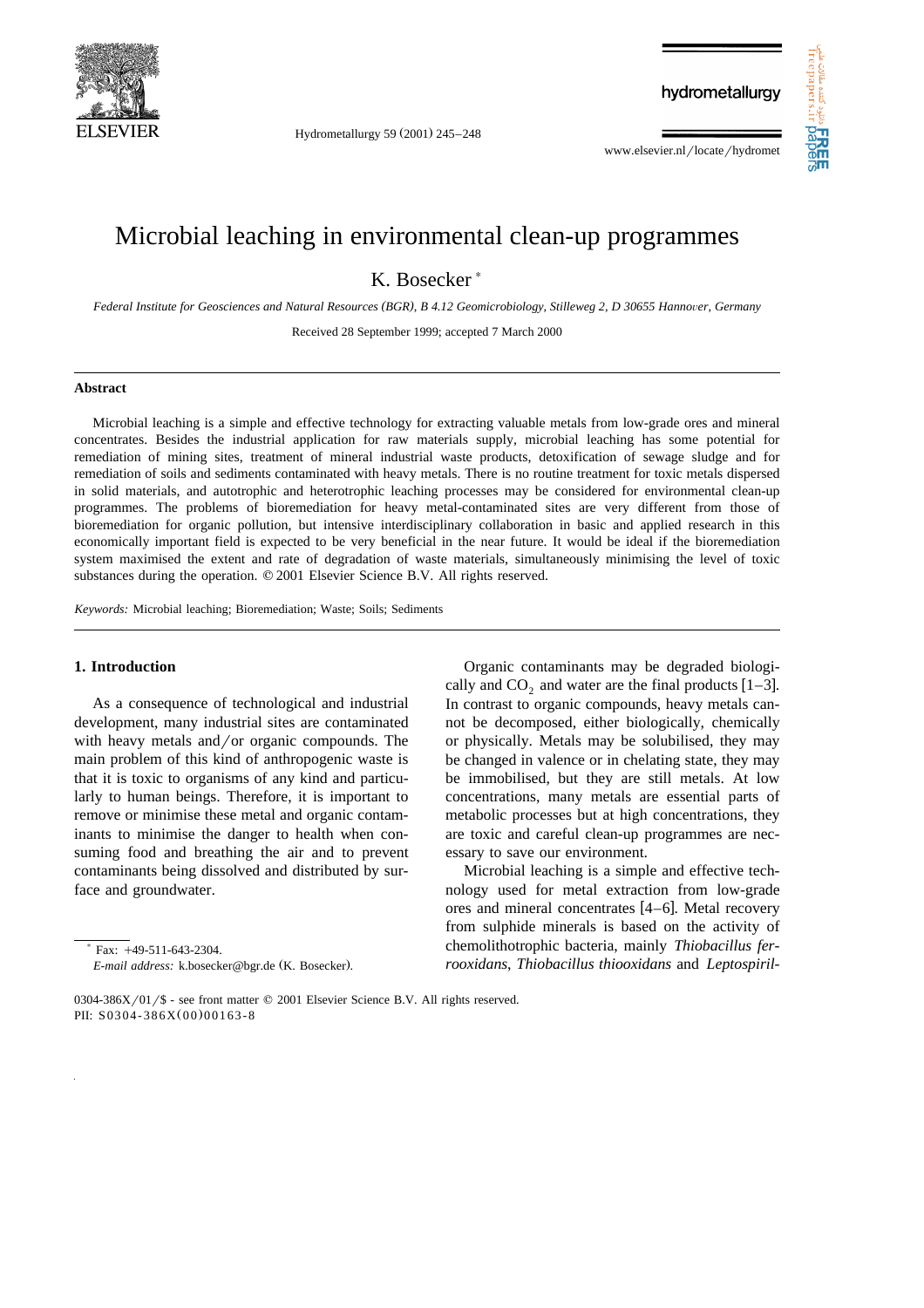*lum ferrooxidans*, which convert insoluble metal sulphides into soluble metal sulphates. Non-sulphide ores and minerals can be treated by heterotrophic bacteria and fungi. In these cases, metal extraction is due to the production of organic acids and chelating and complexing compounds excreted into the environment. In addition, metals may be solubilised or immobilised by chemical or biochemical changes in oxidation states. Besides the industrial application for the raw materials supply, microbial leaching has some potential for the environmental clean-up of mining sites, treatment of mineral industrial waste products, detoxification of sewage sludge and for remediation of soils and sediments contaminated with heavy metals.

As reported by Summers  $[7]$ , the basic problem of metal bioremediation is "... the occurrence of metals in soil, rock or sediment, or in water, at concentrations too dilute to be worth mining (if the metals are valuable) or sufficiently concentrated to be an environmental concern (if the metals are toxic). The process employed for metals that are more valuable than toxic is called biorecovery and the hope of cheaper and more efficient strategies for their enrichment and re-use is the driving force for interest in this area. For metals that are toxic but not intrinsically valuable, the processes are referred to as bioremediation and the driving forces are increasingly strict standards for water and air quality."

#### **2. Bioremediaton feasibility**

#### *2.1. Mining sites*

Intensive mining and ore processing have produced billions of tonnes of waste all over the world, a continuing process. Depending on the mineral composition of the mine tailings and waste rocks, and affected by the environmental geological and climatic conditions, mining sites represent a serious hazard to the environment. Tailings containing heavy metal sulphides are oxidised by weathering processes accelerated by naturally occurring sulphur and iron-oxidising bacteria, and the dissolved metals will contaminate ground and surface waters. This phenomenon is recognised world wide as acid mine or acid rock drainage  $(AMD/ARD)$  and several technologies have been developed for the treatment of the acid and metal containing mine waters. Treating the mine water however, does not mean removing the root of all evil. For this reason, techniques for deactivating the pollution source and inhibition of metal dissolution are developed (neutralisation, revegetation). On the other hand, heavy metal-contaminated mine sites can be remediated by using adapted, sophisticated heap and dump leaching technologies where optimum conditions for the growth of the leaching microorganisms are kept constant and any seepage of the leachate is prevented. In this way, both processes, remediation of mining sites and recovery of valuable metals, may be achieved simultaneously  $[8]$ .

#### *2.2. Mineral industrial waste materials*

Mineral industrial waste products (fly ash, slag, incineration cinders) often contain substantial amounts of toxic metals, which in the case of inadequate disposal may be mobilised and may cause hazardous environmental problems if they reach the soil or the groundwater. Meanwhile, special waste disposal sites exist and special waste-treatment plants have been established in several countries. Very often, waste disposal is subject to strong governmental restrictions. Therefore the costs of waste removal continuously increase, and environmental protection laws may create economic problems.

In the case of industrial mineral residues, conventional bioleaching may fail, since most metals are present mainly as oxides rather than as sulphides. Metal oxides in such residues can be leached by microbial acid production, e.g. sulphuric acid generated by *T. thiooxidans*. In some cases, chemical acid leaching is easier. Bioleaching with *T. thiooxidans* may be advantageous, when in chemical leaching, high costs would arise for the transport of the acid and on the other hand, sufficient sulphur for bacterial acid production is cheaply available. Another advantage is that as a consequence of sulphuric acid production during the growth of *T. thiooxidans*, the pH in the leach suspension falls only gradually so that the metals pass into solution at different rates corresponding to their solubilities, and can be sepa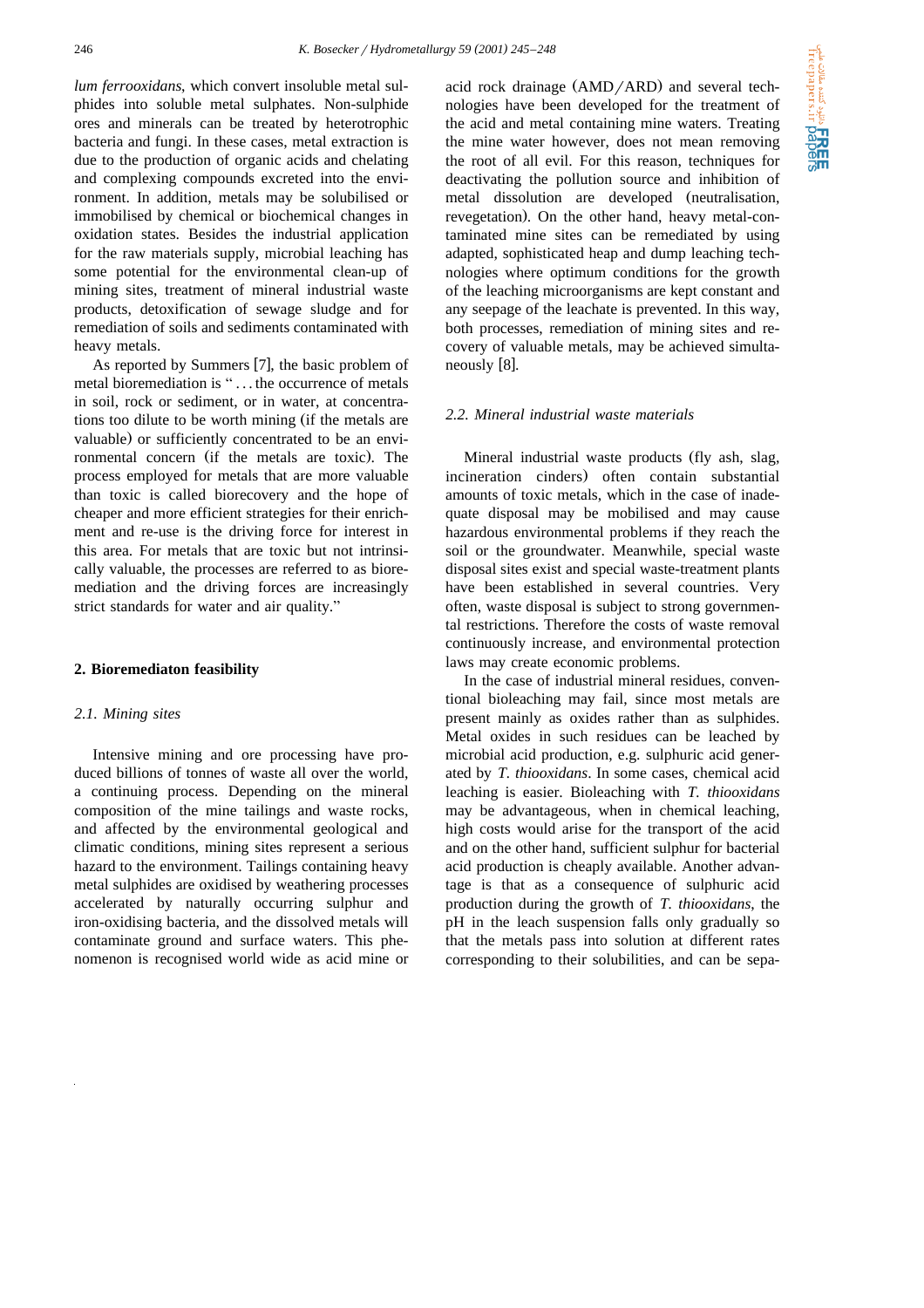rated from the leaching suspension selectively. Residues containing metal carbonates and silicates may be remediated by organic acids produced by heterotrophic bacteria and fungi. In these cases, one of the main problems is in searching for cheap organic substrates necessary for the growth of heterotrophic microorganisms  $[9-11]$ .

## *2.3. Sewage sludge*

Sewage sludge has been used as fertiliser on farmland for a long time. But with the realisation that sewage sludge might be seriously contaminated by toxic metals, this common practice of waste management has become no longer acceptable or has even been banned. Since the work of Tyagi and Couillard [12] and Couillard and Zhu [13], who isolated chemolithotrophic thiobacilli tolerant to organic compounds, previous detoxification of sewage sludge by bioleaching seems to be a practicable alternative. In the meantime, an appropriate technology is being developed [14].

# *2.4. Aquatic sediments*

Disposal of sediments from rivers and docks causes major environmental problems because most sludge contains high amounts of toxic metals. When exposed to air, due to oxidation processes, the sludge turns acid and heavy metals are mobilised. At present remediation techniques are being developed based on accelerating naturally occurring bioleaching by activating the autochthonic thiobacilli. The addition of elemental sulphur increases acidification, followed by an increase in metal extraction  $[15-17]$ .

### *2.5. Soils*

Because the most important metal leaching bacteria (*T. ferrooxidans* and *T. thiooxidans*) have been found to be sensitive to even low concentrations of organic substances [18] only a few efforts have been made to apply bioleaching techniques to remediation of contaminated soils. In preliminary studies, we were able to show that metals mobilising bacteria could be isolated from various heavy metal-contaminated soils. The enrichment cultures solubilised toxic metals to various extents, depending on the

enrichment medium, the soil sample, and the type of contaminant. In some cases, the heavy metal contamination was reduced to such an extent that threshold values were reached, recommended for almost unrestricted use of the soil [8,19].

# *2.6. Radioacti*Õ*e waste*

Radionuclides are present in soils, ores and residues mainly as oxides, usually in crystalline form, insoluble and often co-precipitated with iron oxides. Direct dissolution is possible by enzymatic reduction from higher to lower oxidation state, indirect mobilisation occurs via solubilisation by microbial metabolites such as organic acids and chelating agents. Uranium contaminated soil was successfully remediated by bacterial leaching with *T. ferrooxidans* and at a laboratory scale 99% of uranium was extracted within  $17 \text{ days}$   $[20-22]$ .

# **3. Conclusions**

Bioleaching has serious potential for remediation of heavy metals contaminated materials. There is no routine treatment and leaching processes using autothrophic or heterotrophic microorganisms may be considered for environmental clean up. As with other bio-hydrometallurgical techniques, remediation by bioleaching is of great economic advantage because biohydrometallurgical processes are low in capital and energy costs, they show high flexibility, they may be used on site and do not cause environmental pollution. As a rule of thumb, bioprocesses are onethird to one-half the cost of conventional chemical and physical remediation technologies [8]. Although the problems of bioremediation for heavy metal-contaminated sites are very different from those with organic pollution, intensive inter-disciplinary collaborations in basic and applied research will be very beneficial in the near future  $[7]$ . Genetic improvement of metal solubilising microorganisms, whether by mutation and selection or by genetic engineering, will allow the bioremediation processes to be improved. It would be ideal if the bioremediation system yielded maximum degradation of waste materials and minimised the hazardous risk potential at the same time [8].